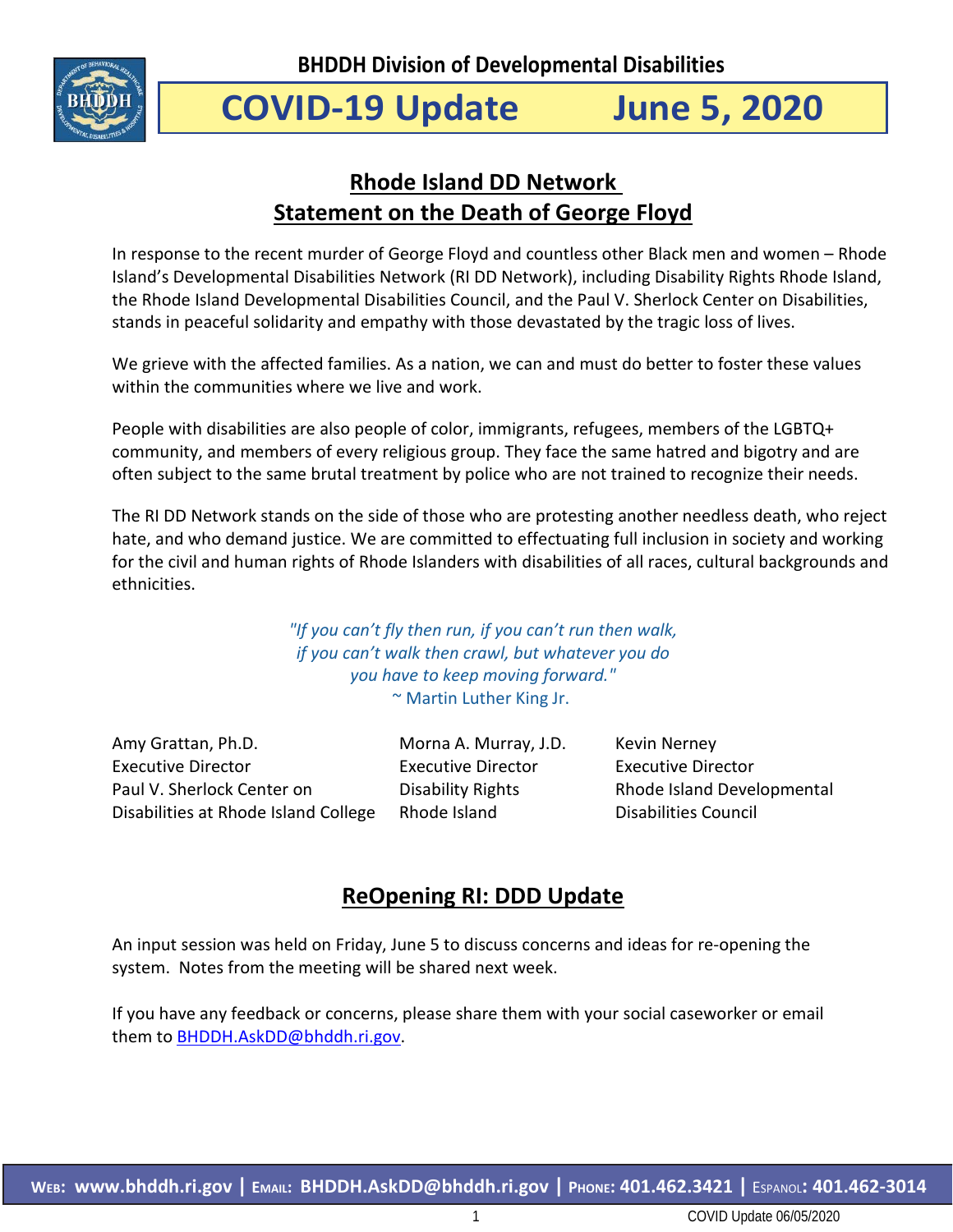## **Hearts of Glass Virtual Film Screening & Discussion**

*Sponsored by the Rural Institute on Disability & Inclusion and the American Association on Intellectual and Developmental Disabilities (AAIDD)*



This year's AAIDD media award winning film, "Hearts of Glass," will be used as a catalyst for conversation about employment and inclusion. Attendees will have access to stream the film from **Friday, June 19, 7 pm ET to Friday, June 26, 7 pm ET.** 

A panel discussion [\[clicks.memberclicks-mail.net\]](https://urldefense.proofpoint.com/v2/url?u=http-3A__clicks.memberclicks-2Dmail.net_ls_click-3Fupn-3DgSgGpJ7WfPawvDX-2D2F0Uzf2HKrO9AZIcg9oWtUpa8XKW-2D2FmL8j3DwIwajDxOZRprrs8xXv-2D2FMEZ2ayWN4X7DyC0575A2wy3Q9GhqOpvoI6Bh2-2D2B9AcTFqwePnOlYe2YM2DsSqLwH8-5F9GHvrPH8PmisUGEdK1wYnICyfGJ1BlmhQUjJ-2D2F9bR17-2D2BoEoIUCI-2D2FgGEuzAg7GAaaV4Nn66yuzESa6AZFe29zw-2D2BSiScliithA6sWLoIMucvjK-2D2Bifpn0KEpdqOMJzXRafykY8r-2D2FnF-2D2F9RpB6u-2D2FYnEpWnOLmEiKfpHnswrO4VQLIzAfmzI5GxqdBjMtpFCCpKH-2D2BvtJ1iurEg4tNpSEJK9bI6TEP4LgUIbMXECoazB60bO-2D2FZW4SbNNbxu-2D2BBFpUbja9eHu7ur8kajkgEzXaY3Gd8Kev6dOEWld6pr0IPqa4ulQbdtGez1c8XUpg9ekInR8fw29B&d=DwMCAg&c=tSLbvWYfvulPN3G_n48TUw&r=MK5_cp_uWT5Tbg1GiW5dGlI9Qmd5kiIyV2ZhyEUqORM&m=JhOJnF-5HJlTy5Gp-WTivAaTmihYIIt1WwIG3neEdno&s=uxAEEr2Ym_byRKJMH7BItmMbWJfJevu4ogCWX8Y4y8Q&e=) about the film will then be held via webinar on **June 24, 2020 at 4:00 pm ET.** Join us for a lively discussion with the filmmaker, individuals featured in the documentary, and the executive director of the Rural Institute for Inclusive Communities, who served as an advisor during production. The film is about an ambitious small business that combines high-tech local food production and meaningful employment for people with disabilities. You can watch the trailer **here** [\[clicks.memberclicks-mail.net\].](https://urldefense.proofpoint.com/v2/url?u=http-3A__clicks.memberclicks-2Dmail.net_ls_click-3Fupn-3DgSgGpJ7WfPawvDX-2D2F0Uzf2DKNX5v6B0VD58Ku8Smbx0xI7j02Ae9OOy658lMbhMpKOAwR-5F9GHvrPH8PmisUGEdK1wYnICyfGJ1BlmhQUjJ-2D2F9bR17-2D2BoEoIUCI-2D2FgGEuzAg7GAaaV4Nn66yuzESa6AZFe29zw-2D2BSiScliithA6sWLoIMucvjK-2D2Bifpn0KEpdqOMJzXRafykY8r-2D2FnF-2D2F9RpB6u-2D2FYnEpWnOLmEiKfpHnswrO4VQLIzAfmzI5GxqdBjMtpFCCpKH-2D2BvtHQXgOWf8SFw08T3G0ZQrtLWvQvaDQXHguqu8tdNNJQljKl3Bu6g-2D2BuMffw1SVHqLquvPrhlLyR1uLNKNm4G4l2H9CQkLSl-2D2BTOaxZvZ1aXu-2D2F9qoQRlEn1qX2Dy1DueBia-2D2B&d=DwMCAg&c=tSLbvWYfvulPN3G_n48TUw&r=MK5_cp_uWT5Tbg1GiW5dGlI9Qmd5kiIyV2ZhyEUqORM&m=JhOJnF-5HJlTy5Gp-WTivAaTmihYIIt1WwIG3neEdno&s=MRyRgJ2JYS_95YB2eM-f7lcWYDnV5UyXV6otItGsu9Y&e=)

**Cultivating [Employment](https://urldefense.proofpoint.com/v2/url?u=http-3A__clicks.memberclicks-2Dmail.net_ls_click-3Fupn-3DgSgGpJ7WfPawvDX-2D2F0Uzf2HKrO9AZIcg9oWtUpa8XKW-2D2FmL8j3DwIwajDxOZRprrs8xXv-2D2FMEZ2ayWN4X7DyC0575A2wy3Q9GhqOpvoI6Bh2-2D2B9AcTFqwePnOlYe2YM2DsSqRZop-5F9GHvrPH8PmisUGEdK1wYnICyfGJ1BlmhQUjJ-2D2F9bR17-2D2BoEoIUCI-2D2FgGEuzAg7GAaaV4Nn66yuzESa6AZFe29zw-2D2BSiScliithA6sWLoIMucvjK-2D2Bifpn0KEpdqOMJzXRafykY8r-2D2FnF-2D2F9RpB6u-2D2FYnEpWnOLmEiKfpHnswrO4VQLIzAfmzI5GxqdBjMtpFCCpKH-2D2BvtuEjCKqlfiqfgt-2D2Bjzd2ZceWXNJLtpO3vnB2uE3etCNRYxdyfd3xXy85Mos8ww-2D2FBTEQq5pu2PMvKtTKtViDzjnWfC2iXLYR66QEHpqblGqBPDAp3lPDS-2D2BK-2D2FNk2uWxYrqjE&d=DwMCAg&c=tSLbvWYfvulPN3G_n48TUw&r=MK5_cp_uWT5Tbg1GiW5dGlI9Qmd5kiIyV2ZhyEUqORM&m=JhOJnF-5HJlTy5Gp-WTivAaTmihYIIt1WwIG3neEdno&s=T2PsTS-ASfeHSN0eA4Pve6qJgBhNvplP62rwr767qcc&e=) & Community Inclusion: "Hearts of Glass" Film Screening & Panel Discussion** [\[clicks.memberclicks-mail.net\]](https://urldefense.proofpoint.com/v2/url?u=http-3A__clicks.memberclicks-2Dmail.net_ls_click-3Fupn-3DgSgGpJ7WfPawvDX-2D2F0Uzf2HKrO9AZIcg9oWtUpa8XKW-2D2FmL8j3DwIwajDxOZRprrs8xXv-2D2FMEZ2ayWN4X7DyC0575A2wy3Q9GhqOpvoI6Bh2-2D2B9AcTFqwePnOlYe2YM2DsSqRZop-5F9GHvrPH8PmisUGEdK1wYnICyfGJ1BlmhQUjJ-2D2F9bR17-2D2BoEoIUCI-2D2FgGEuzAg7GAaaV4Nn66yuzESa6AZFe29zw-2D2BSiScliithA6sWLoIMucvjK-2D2Bifpn0KEpdqOMJzXRafykY8r-2D2FnF-2D2F9RpB6u-2D2FYnEpWnOLmEiKfpHnswrO4VQLIzAfmzI5GxqdBjMtpFCCpKH-2D2BvtuEjCKqlfiqfgt-2D2Bjzd2ZceWXNJLtpO3vnB2uE3etCNRYxdyfd3xXy85Mos8ww-2D2FBTEQq5pu2PMvKtTKtViDzjnWfC2iXLYR66QEHpqblGqBPDAp3lPDS-2D2BK-2D2FNk2uWxYrqjE&d=DwMCAg&c=tSLbvWYfvulPN3G_n48TUw&r=MK5_cp_uWT5Tbg1GiW5dGlI9Qmd5kiIyV2ZhyEUqORM&m=JhOJnF-5HJlTy5Gp-WTivAaTmihYIIt1WwIG3neEdno&s=T2PsTS-ASfeHSN0eA4Pve6qJgBhNvplP62rwr767qcc&e=) **June 24, 2020 4:00 pm EST**

Speakers:

Jennifer Tennican, Director of "Hearts of Glass" Johnny Fifles, Senior Microgreen Associate, Vertical Harvest and Self-Advocate Emily Churchill, Production Manager at Vertical Harvest Martin Blair, Executive Director of the University of Montana's Rural Institute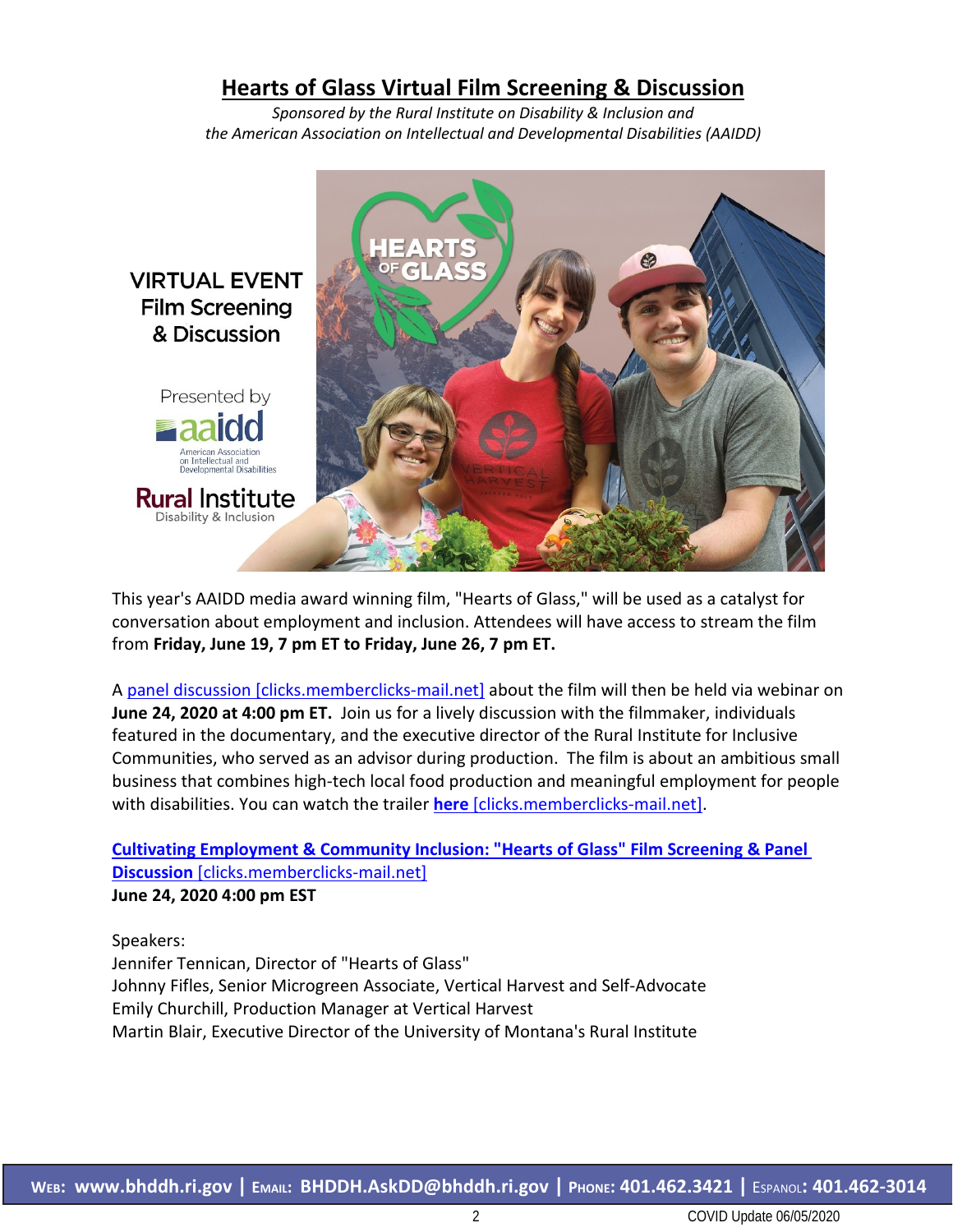## **More Things To Do While at Home**

## **FUN ACTIVITIES FOR ADULTS DURING THE COVID-19 PANDEMIC**

*Adjusting to a life of social distancing can be a challenge for many reasons, but we're here to help. For some interesting local Rhode Island ideas check out this link:* <https://www.rimonthly.com/fun-activities-for-adults-during-the-covid-19-pandemic/>

## **250+ Creative Ways to Keep Your Family Sane During the COVID-19 Crisis.**

*Old or young check out this site for more fun:* [https://rochester.kidsoutandabout.com/content/250-creative](https://rochester.kidsoutandabout.com/content/250-creative-ways-keep-your-family-sane-during-covid-19-crisis)[ways-keep-your-family-sane-during-covid-19-crisis](https://rochester.kidsoutandabout.com/content/250-creative-ways-keep-your-family-sane-during-covid-19-crisis)

## **6 science-backed activities to help you relax while you're home**

*Here is some Covid at home fun for us science nerds:* [https://www.cnbc.com/2020/03/20/relaxing-activities-to-do](https://www.cnbc.com/2020/03/20/relaxing-activities-to-do-at-home-during-covid-19-quarantine.html)[at-home-during-covid-19-quarantine.html](https://www.cnbc.com/2020/03/20/relaxing-activities-to-do-at-home-during-covid-19-quarantine.html)

**COVID-19: How to Stay Safe During Outdoor Activities** *A field guide to getting fresh air during the coronavirus outbreak* [https://health.clevelandclinic.org/covid-19-how-to-stay-safe](https://health.clevelandclinic.org/covid-19-how-to-stay-safe-during-outdoor-activities/)[during-outdoor-activities/](https://health.clevelandclinic.org/covid-19-how-to-stay-safe-during-outdoor-activities/)



## **Mayo Clinic Introduces Skill For Amazon's Alexa About COVID-19**

Mayo Clinic has launched a new skill for Alexa, Amazon's cloud-based voice service, to provide consumers with the latest information about the COVID-19 pandemic. Users with an Alexaenabled device, such as Amazon Echo and Echo Dot, can enable the skill "Mayo Clinic Answers on COVID-19" to get information from Mayo Clinic experts on the pandemic and guidance from the Centers for Disease Control and Prevention (CDC).

Alexa skills are voice-activated applications that add capabilities to Alexa-enabled devices and mobile devices with speech-recognition technology. To access "Mayo Clinic Answers on COVID-19," consumers can enable the skill on an Alexa-enabled device by saying, "Alexa, open Mayo Clinic Answers on COVID-19." Then ask questions about COVID-19, such as, "What are the symptoms of coronavirus?" Answers will be drawn from experts at Mayo Clinic and CDC.

The skill includes the new Mayo Clinic COVID-19 Self-Assessment Tool that helps users determine if they should seek testing. The voice skill cautions users that if they are having a health emergency, they should seek immediate medical assistance.

Mayo Clinic is a non-profit medical group practice. More than 3,800 physicians and scientists and 50,900 allied health staff work at Mayo Clinic. Mayo Clinic also serves over 70 communities through Mayo Clinic Health System with locations in Minnesota, Iowa, and Wisconsin. Collectively, these locations care for more than 1 million people each year.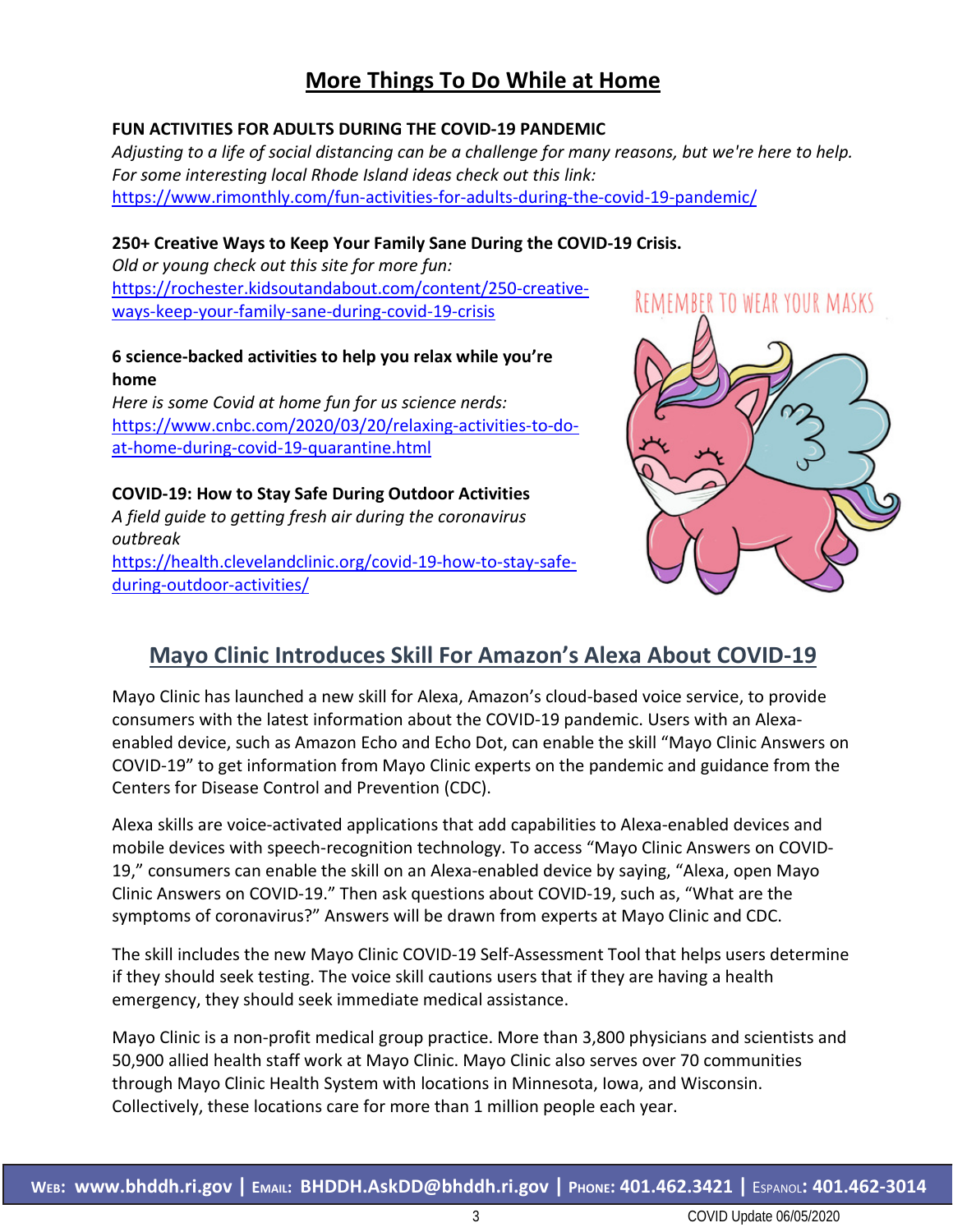## **Summer Webinar Series on COVID-19: Issues and Practical Strategies for People with Intellectual and Developmental Disabilities**

This webinar series is offered as a platform for community providers to share their experiences in maintaining services for people with intellectual and developmental disabilities during the COVID-19 pandemic, and to share information with self-advocates and their families.

#### **June 9, 2020 at 2 PM EDT**

**Protecting Ourselves, Protecting Others Part 2: Caring for Someone Infected with COVID-19 in their Home** by Melissa L. Desroches, PhD, RN, Postdoctoral Research Fellow, Tufts University [REGISTER](https://uichicago.webex.com/uichicago/onstage/g.php?MTID=eff7e3f5e49f0bba66fca5a9b4e506575)

#### **June 16, 2020 at 2 PM EDT**

**Talking about COVID-19: Resources for People with IDD** by Kathy Service, RN, MS, FNP-BC, CDDN, National Task Group on Intellectual Disabilities and Dementia Practices [REGISTER](https://uichicago.webex.com/uichicago/onstage/g.php?MTID=eaadce6e8e7a0e3963c21f243cc0ce0fe)

### **June 23, 2020 at 2 PM EDT**

**Impact of COVID-19 on Organizations Serving Individuals with Intellectual and Developmental Disabilities** by Donna Martin, Director of State Partnerships & Special Projects, American Network of Community Options (ANCOR) [REGISTER](https://uichicago.webex.com/uichicago/onstage/g.php?MTID=ee96ff511e16697d4bd481d22f3fd341e)

### **June 30, 2020 at 2 PM EDT**

**Survival Coalition and The Arc Wisconsin: Determining What's Needed Now and in the Future in Response to COVID-19** by Lisa Pugh, Executive Director of The Arc Wisconsin [REGISTER](https://uichicago.webex.com/uichicago/onstage/g.php?MTID=e237416940bcdd14898fe3ebd48df2ed3)

## **July 7, 2020 at 1 PM CDT / 2 PM EDT**

**Preparing Your Employees for the Impact of COVID-19: Updates from Providers** by Ed Kaul, Chief Executive Officer ARCA and Eligio Velasquez, 2020 Direct Support Professional of the Year [REGISTER](https://uichicago.webex.com/uichicago/onstage/g.php?MTID=e984bc89d8d872aab94ab27601bfb6d9a)

#### **PLEASE NOTE**

- There is no cost for these webinars.
- CEUs are not offered for these webinars.
- Webinars and materials will be recorded and archived on YouTube.
- For disability accommodations email Jasmina Sisirak (*jsisirak@uic.edu*) at least 10 days before the webinars.

## **This COVID-19 Webinar Series** is presented by the [HealthMatters](http://www.healthmattersprogram.org/) Program

[\(https://www.healthmattersprogram.org\)](https://www.healthmattersprogram.org/), Department of Disability and Human Development, College of Applied Health Sciences, University of Illinois at Chicago through continued partnership with Project [SEARCH](https://www.projectsearch.us/) [\(https://www.projectsearch.us\)](https://www.projectsearch.us/) funded by the Ohio Developmental Disabilities Council, Grant # 17CH03FA20 and [Aspire](https://aspirechicago.com/) [\(https://aspirechicago.com\)](https://aspirechicago.com/).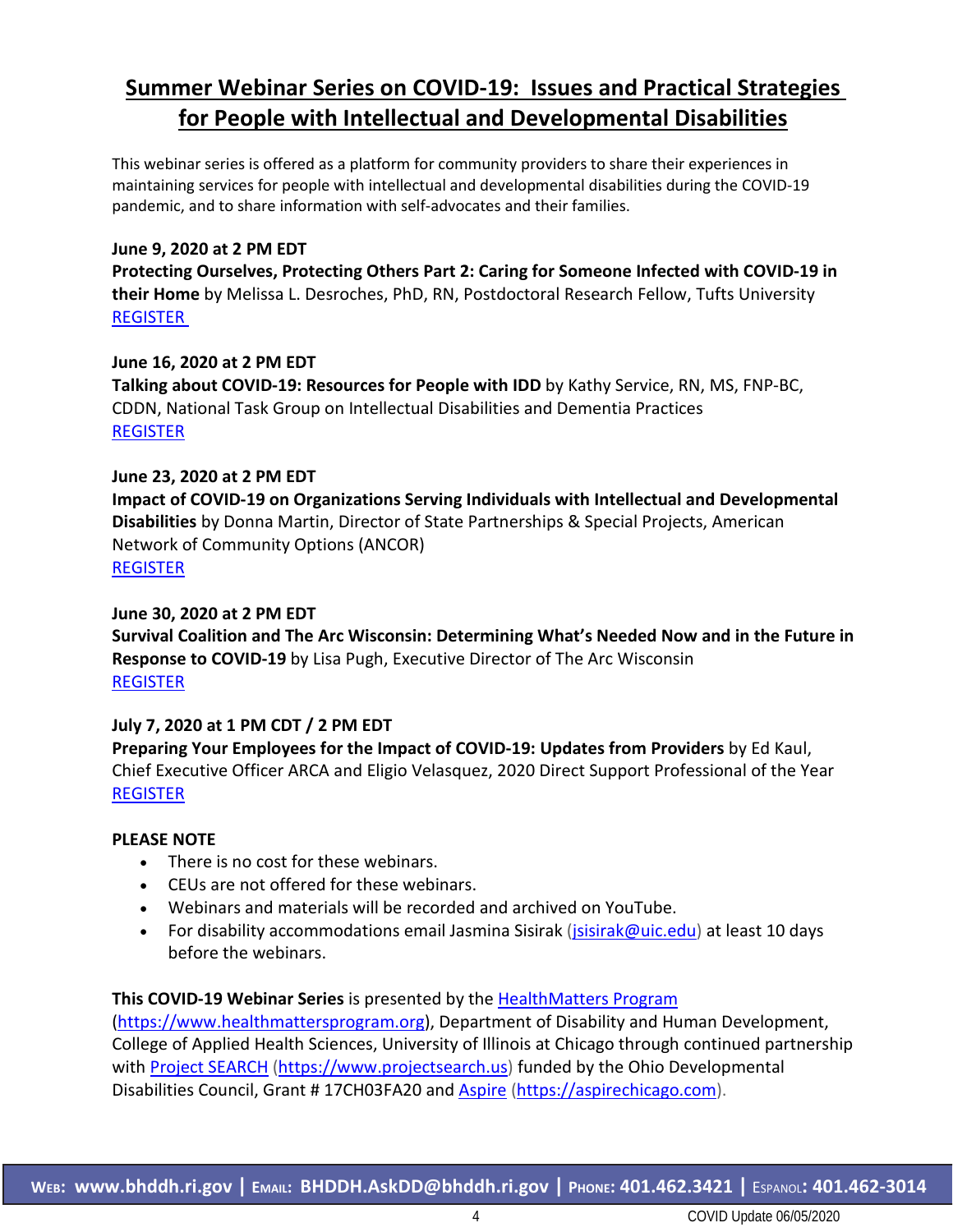## **Understanding Internet Safety for People with Intellectual and Developmental Disabilities**

The Internet has dramatically changed the way we interact with the world. It has become a global means of communication in our every day life. However the internet can also put people at risk for cyberbullying, exposure to inappropriate material, online predators and the possibility of revealing too much personal information.

This recorded webinar, hosted by The Arc of New Jersey Family Institute and presented by Ashley Ritchey, Director of the New Jersey Self-Advocacy Project, addresses internet safety and how to best support individuals with intellectual and developmental disabilities on the internet. The 56-minute video can be found at <https://vimeo.com/265441660>

## **Other Upcoming Webinars from the Arc of New Jersey**

## **Webinar: There's No Place Like Home: Online Resources To Keep You Engaged Tuesday, June 9, 2020**

### **2:00 pm - 3:00 pm**

This webinar will explore fun, creative, and innovative web-based resources for self-advocates, family members, and staff to engage in during the stay at home order. It will include the goingson of local chapters of The Arc and community provider agencies statewide as well as ways to stay active including games to keep your brain engaged, advocacy opportunities, arts and culture resources, and much more! You'll learn how to plug into a world of opportunity from the comfort of your home.

• Click here to [register](https://register.gotowebinar.com/register/5799776909044635663)

### **Upcoming Webinar: You're Hired! Preparing for Post-COVID Employment Tuesday, June 16, 2020**

#### **2:00 pm - 3:00 pm**

This webinar will help self-advocates and supported employment professionals prepare for post COVID-19 job opportunities. Now is the time to prepare your resume and find ways to build your knowledge and skills. After following this guide, you'll be sure to land a new job and become a well-valued employee. We will share resources for online classes and trainings as well as look at what companies are doing to prepare for post COVID employment. After this webinar you will feel knowledgeable and prepared about gaining and maintaining employment after COVID.

Click here to [register.](https://register.gotowebinar.com/register/197960878595676431)

## **Webinar: The COVID Masquerade: A Guide on Masks & Returning to Society Tuesday, June 23, 2020**

#### **2:00 pm - 3:00 pm**

This webinar will provide an overview on why masks are important during this pandemic as well as how to properly obtain, wear, remove, and care for your masks. Proper etiquette and health guidelines on venturing out into the community and returning to society will also be discussed.

• Click here to [register](https://register.gotowebinar.com/register/9157245615621476623)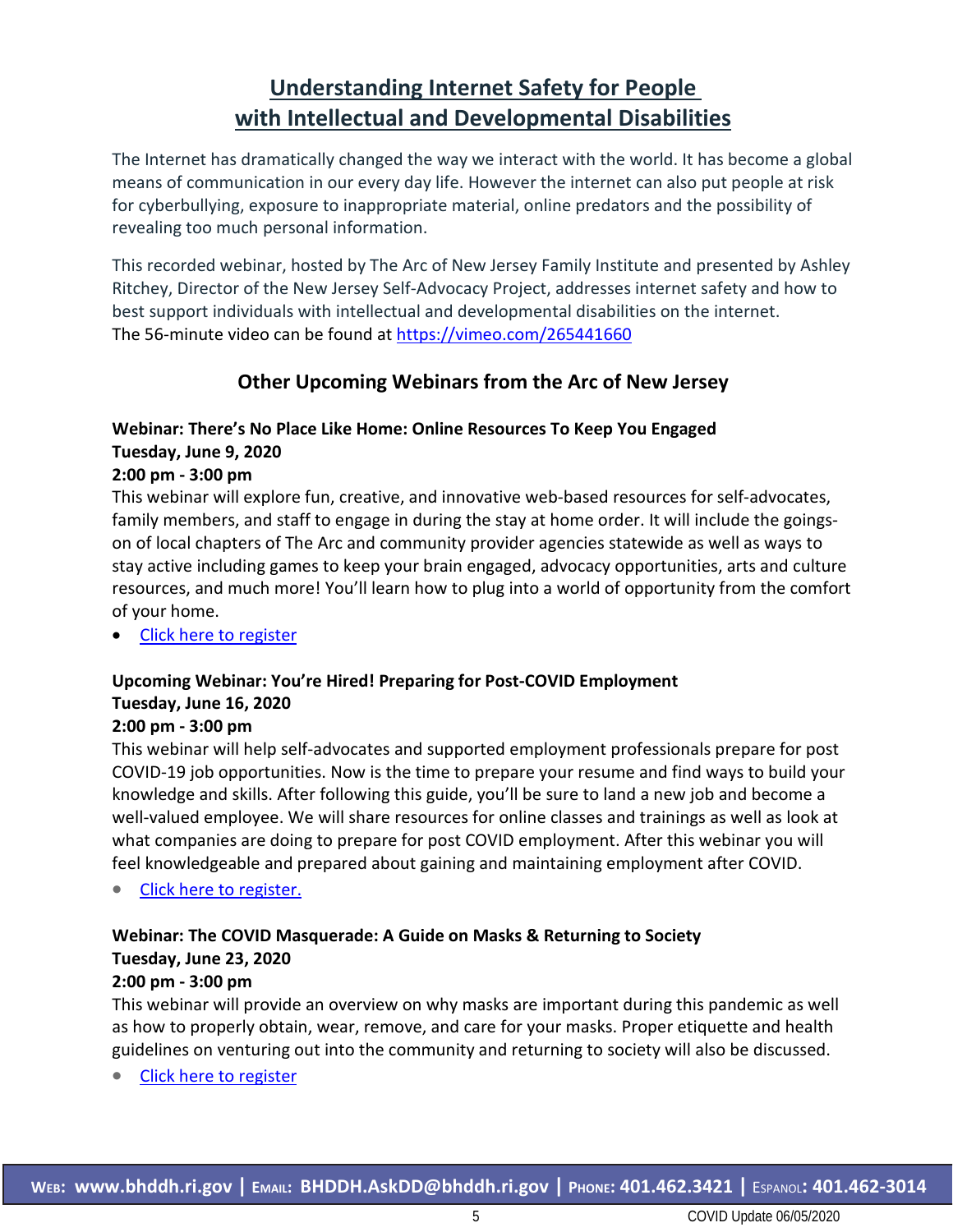## **Mental Health Resources After an Incident of Violence and Civil Unrest**

This week's unrest in Providence may have left you with many emotions, particularly grief knowing that the violence which has permeated major cities across the country has now arrived in our home state. Our thoughts go out to all our first responders as well as the survivors and witnesses.

The following list of materials includes those focused on general mental health and substance userelated needs after an incident of violence and civil unrest, as well as separate sections with resources for faith-based communities and spiritual leaders; children, youth, parents and other caregivers, and schools; and disaster responders.

There are two resources which may be helpful:

- SAMHSA Disaster Distress Helpline's toll-free number (1–800–985–5990) and receive immediate counseling. This free, confidential, and multilingual crisis support service is also available via SMS (text TalkWithUs to 66746) to anyone experiencing psychological distress as a result of this event. People who call and text are connected to trained and caring professionals from crisis counseling centers in the network. Helpline staff provide confidential counseling, referrals, and other needed support services.
- The SAMHSA Disaster App allows disaster behavioral health responders to navigate resources related to pre-deployment preparation, on-the-ground assistance, and postdeployment resources. Users can also share resources from the app via text message or email and quickly identify local mental health and substance use disorder treatment services. [https://store.samhsa.gov/apps/disaster \[store.samhsa.gov\]](https://urldefense.proofpoint.com/v2/url?u=https-3A__store.samhsa.gov_apps_disaster&d=DwMFAg&c=tSLbvWYfvulPN3G_n48TUw&r=6-OWRSlFXeCVbviSLfef_RppXB0xzLIrJMXc-xlpuuA&m=lZCAo4nPkB8PvoFUhowsM1Q9alEuJi7g1HbD7G9YyZA&s=4Mjo-AnNCDWVIksLFGI2F8ExTgeW-AoCU2O1P0EfRrQ&e=)

## **General Disaster Response and Recovery Information**

- *Coping With Grief After Community Violence*—This Substance Abuse and Mental Health Services Administration (SAMHSA) tip sheet introduces some of the signs of grief and anger after an incident of community violence, provides useful information about to how to cope with grief, and offers tips for helping children deal with grief. [https://store.samhsa.gov/product/Coping-With-Grief-After-Community-](https://urldefense.proofpoint.com/v2/url?u=https-3A__store.samhsa.gov_product_Coping-2DWith-2DGrief-2DAfter-2DCommunity-2DViolence_SMA14-2D4888&d=DwMFAg&c=tSLbvWYfvulPN3G_n48TUw&r=6-OWRSlFXeCVbviSLfef_RppXB0xzLIrJMXc-xlpuuA&m=lZCAo4nPkB8PvoFUhowsM1Q9alEuJi7g1HbD7G9YyZA&s=62J2sojzYEv9hyrjEoEZL8bShZas6OXhDeF_aoTx05o&e=)[Violence/SMA14-4888 \[store.samhsa.gov\]](https://urldefense.proofpoint.com/v2/url?u=https-3A__store.samhsa.gov_product_Coping-2DWith-2DGrief-2DAfter-2DCommunity-2DViolence_SMA14-2D4888&d=DwMFAg&c=tSLbvWYfvulPN3G_n48TUw&r=6-OWRSlFXeCVbviSLfef_RppXB0xzLIrJMXc-xlpuuA&m=lZCAo4nPkB8PvoFUhowsM1Q9alEuJi7g1HbD7G9YyZA&s=62J2sojzYEv9hyrjEoEZL8bShZas6OXhDeF_aoTx05o&e=)
- *Tips for Survivors: Coping With Grief After a Disaster or Traumatic Event*—In this tip sheet, the Substance Abuse and Mental Health Services Administration (SAMHSA) Disaster Technical Assistance Center (DTAC) defines and describes grief, discusses ways of coping with grief, explains complicated grief, and offers relevant resources for additional support. [https://store.samhsa.gov/product/Tips-for-Survivors-/SMA17-](https://urldefense.proofpoint.com/v2/url?u=https-3A__store.samhsa.gov_product_Tips-2Dfor-2DSurvivors-2D_SMA17-2D5035&d=DwMFAg&c=tSLbvWYfvulPN3G_n48TUw&r=6-OWRSlFXeCVbviSLfef_RppXB0xzLIrJMXc-xlpuuA&m=lZCAo4nPkB8PvoFUhowsM1Q9alEuJi7g1HbD7G9YyZA&s=6ThcRahIcmWP0aKtE5VZww1grKsy2JHnDn4FPVzOYxE&e=) [5035 \[store.samhsa.gov\]](https://urldefense.proofpoint.com/v2/url?u=https-3A__store.samhsa.gov_product_Tips-2Dfor-2DSurvivors-2D_SMA17-2D5035&d=DwMFAg&c=tSLbvWYfvulPN3G_n48TUw&r=6-OWRSlFXeCVbviSLfef_RppXB0xzLIrJMXc-xlpuuA&m=lZCAo4nPkB8PvoFUhowsM1Q9alEuJi7g1HbD7G9YyZA&s=6ThcRahIcmWP0aKtE5VZww1grKsy2JHnDn4FPVzOYxE&e=)
- *Tips for Survivors of a Disaster or Other Traumatic Event: Managing Stress*—This SAMHSA tip sheet gives stress prevention and management tips for dealing with the effects of trauma, mass violence, or terrorism. It lists tips to relieve stress, describes how to know when to seek professional help, and provides accompanying resources. [https://store.samhsa.gov/product/Tips-for-Survivors-of-a-Disaster-or-](https://urldefense.proofpoint.com/v2/url?u=https-3A__store.samhsa.gov_product_Tips-2Dfor-2DSurvivors-2Dof-2Da-2DDisaster-2Dor-2DOther-2DTraumatic-2DEvent-2DManaging-2DStress_SMA13-2D4776&d=DwMFAg&c=tSLbvWYfvulPN3G_n48TUw&r=6-OWRSlFXeCVbviSLfef_RppXB0xzLIrJMXc-xlpuuA&m=lZCAo4nPkB8PvoFUhowsM1Q9alEuJi7g1HbD7G9YyZA&s=r4Tv_XPCmWGUbSQJ0wLdJi20H6hJvHc8CcZyt7guYwM&e=)[Other-Traumatic-Event-Managing-Stress/SMA13-4776 \[store.samhsa.gov\]](https://urldefense.proofpoint.com/v2/url?u=https-3A__store.samhsa.gov_product_Tips-2Dfor-2DSurvivors-2Dof-2Da-2DDisaster-2Dor-2DOther-2DTraumatic-2DEvent-2DManaging-2DStress_SMA13-2D4776&d=DwMFAg&c=tSLbvWYfvulPN3G_n48TUw&r=6-OWRSlFXeCVbviSLfef_RppXB0xzLIrJMXc-xlpuuA&m=lZCAo4nPkB8PvoFUhowsM1Q9alEuJi7g1HbD7G9YyZA&s=r4Tv_XPCmWGUbSQJ0wLdJi20H6hJvHc8CcZyt7guYwM&e=) This tip sheet is also available in Spanish at [https://store.samhsa.gov/product/Tips-for-Survivors-of-a-](https://urldefense.proofpoint.com/v2/url?u=https-3A__store.samhsa.gov_product_Tips-2Dfor-2DSurvivors-2Dof-2Da-2DDisaster-2Dor-2DOther-2DTraumatic-2DEvent-2DManaging-2DStress-2DSpanish-2DVersion-2D_SMA13-2D4776SPANISH&d=DwMFAg&c=tSLbvWYfvulPN3G_n48TUw&r=6-OWRSlFXeCVbviSLfef_RppXB0xzLIrJMXc-xlpuuA&m=lZCAo4nPkB8PvoFUhowsM1Q9alEuJi7g1HbD7G9YyZA&s=U4Kdbvhl0QYZn38BamrOXelxNUUbLjks3xejXe7zVuY&e=)[Disaster-or-Other-Traumatic-Event-Managing-Stress-Spanish-Version-/SMA13-4776SPANISH](https://urldefense.proofpoint.com/v2/url?u=https-3A__store.samhsa.gov_product_Tips-2Dfor-2DSurvivors-2Dof-2Da-2DDisaster-2Dor-2DOther-2DTraumatic-2DEvent-2DManaging-2DStress-2DSpanish-2DVersion-2D_SMA13-2D4776SPANISH&d=DwMFAg&c=tSLbvWYfvulPN3G_n48TUw&r=6-OWRSlFXeCVbviSLfef_RppXB0xzLIrJMXc-xlpuuA&m=lZCAo4nPkB8PvoFUhowsM1Q9alEuJi7g1HbD7G9YyZA&s=U4Kdbvhl0QYZn38BamrOXelxNUUbLjks3xejXe7zVuY&e=)  [\[store.samhsa.gov\].](https://urldefense.proofpoint.com/v2/url?u=https-3A__store.samhsa.gov_product_Tips-2Dfor-2DSurvivors-2Dof-2Da-2DDisaster-2Dor-2DOther-2DTraumatic-2DEvent-2DManaging-2DStress-2DSpanish-2DVersion-2D_SMA13-2D4776SPANISH&d=DwMFAg&c=tSLbvWYfvulPN3G_n48TUw&r=6-OWRSlFXeCVbviSLfef_RppXB0xzLIrJMXc-xlpuuA&m=lZCAo4nPkB8PvoFUhowsM1Q9alEuJi7g1HbD7G9YyZA&s=U4Kdbvhl0QYZn38BamrOXelxNUUbLjks3xejXe7zVuY&e=) A similar tip sheet is available in Punjabi a[t https://store.samhsa.gov/product/Tips](https://urldefense.proofpoint.com/v2/url?u=https-3A__store.samhsa.gov_product_Tips-2Dfor-2DSurvivors-2Dof-2Da-2DTraumatic-2DEvent-2DManaging-2DYour-2DStress-2DPunjabi-2DVersion-2D_NMH05-2D0209PUNJABI&d=DwMFAg&c=tSLbvWYfvulPN3G_n48TUw&r=6-OWRSlFXeCVbviSLfef_RppXB0xzLIrJMXc-xlpuuA&m=lZCAo4nPkB8PvoFUhowsM1Q9alEuJi7g1HbD7G9YyZA&s=7YE_Ay9Xv4bpURlL_aspe9AKw-pMX-ky8UW7ixiCpcU&e=)[for-Survivors-of-a-Traumatic-Event-Managing-Your-Stress-Punjabi-Version-/NMH05-0209PUNJABI](https://urldefense.proofpoint.com/v2/url?u=https-3A__store.samhsa.gov_product_Tips-2Dfor-2DSurvivors-2Dof-2Da-2DTraumatic-2DEvent-2DManaging-2DYour-2DStress-2DPunjabi-2DVersion-2D_NMH05-2D0209PUNJABI&d=DwMFAg&c=tSLbvWYfvulPN3G_n48TUw&r=6-OWRSlFXeCVbviSLfef_RppXB0xzLIrJMXc-xlpuuA&m=lZCAo4nPkB8PvoFUhowsM1Q9alEuJi7g1HbD7G9YyZA&s=7YE_Ay9Xv4bpURlL_aspe9AKw-pMX-ky8UW7ixiCpcU&e=)  [\[store.samhsa.gov\].](https://urldefense.proofpoint.com/v2/url?u=https-3A__store.samhsa.gov_product_Tips-2Dfor-2DSurvivors-2Dof-2Da-2DTraumatic-2DEvent-2DManaging-2DYour-2DStress-2DPunjabi-2DVersion-2D_NMH05-2D0209PUNJABI&d=DwMFAg&c=tSLbvWYfvulPN3G_n48TUw&r=6-OWRSlFXeCVbviSLfef_RppXB0xzLIrJMXc-xlpuuA&m=lZCAo4nPkB8PvoFUhowsM1Q9alEuJi7g1HbD7G9YyZA&s=7YE_Ay9Xv4bpURlL_aspe9AKw-pMX-ky8UW7ixiCpcU&e=)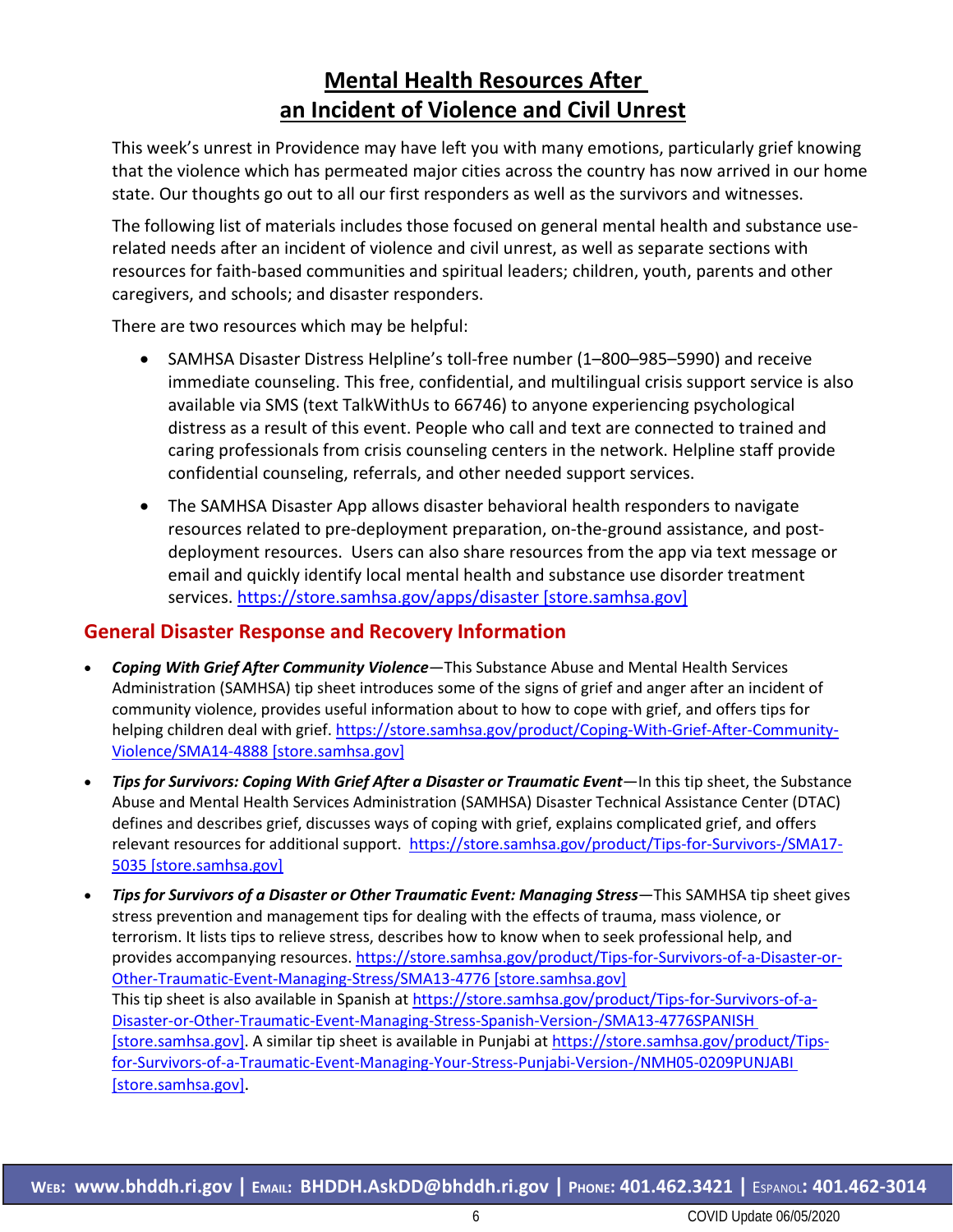• **Coping with a Disaster or Traumatic Event**—At this web page, the Centers for Disease Control and Prevention emphasizes the importance of coping after a disaster, and getting professional help if needed, with reactions that may be difficult and intense. Links are provided to additional information about managing your emotional health as a survivor, supporting your children in coping, and making time for self-care as a disaster responder. [https://emergency.cdc.gov/coping/index.asp \[emergency.cdc.gov\].](https://urldefense.proofpoint.com/v2/url?u=https-3A__emergency.cdc.gov_coping_index.asp&d=DwMFAg&c=tSLbvWYfvulPN3G_n48TUw&r=6-OWRSlFXeCVbviSLfef_RppXB0xzLIrJMXc-xlpuuA&m=lZCAo4nPkB8PvoFUhowsM1Q9alEuJi7g1HbD7G9YyZA&s=-2abJ3cnLIXSJ3dtkAFVNlYwDgQzCrBOHyoQdY-ftcM&e=) This information is available in Spanish at [https://emergency.cdc.gov/es/coping/index.asp \[emergency.cdc.gov\].](https://urldefense.proofpoint.com/v2/url?u=https-3A__emergency.cdc.gov_es_coping_index.asp&d=DwMFAg&c=tSLbvWYfvulPN3G_n48TUw&r=6-OWRSlFXeCVbviSLfef_RppXB0xzLIrJMXc-xlpuuA&m=lZCAo4nPkB8PvoFUhowsM1Q9alEuJi7g1HbD7G9YyZA&s=Q_JJ-wZ-Fzxg112p719xyCNP6fvYT5vTp9IZ8vqYOgU&e=)

## **Resources for Faith-based Communities and Spiritual Leaders**

- *Faith Communities and Disaster Mental Health*—This NDIN tip sheet provides information for religious leaders about common stress reactions people may experience in response to a disaster and suggests ways they can cope, and help others cope, with disaster stress reactions. The sheet also provides information on referring people for mental health services. [http://www.n-din.org/ndin\\_resources/tipsheets\\_v1208/11\\_NDIN\\_TS\\_DisasterMentalHealth.pdf \[n-din.org\]](http://www.n-din.org/ndin_resources/tipsheets_v1208/11_NDIN_TS_DisasterMentalHealth.pdf%20%5bn-din.org%5d)
- *Tips & Lessons—Disaster Response: The Sunday After a Disaster*—This tip sheet from Episcopal Relief & Development offers advice on how to provide community and congregational support after a disaster. [http://www.episcopalrelief.org/uploads/EducationFileModel/56/file/Sunday-After-Disaster.pdf](https://urldefense.proofpoint.com/v2/url?u=http-3A__www.episcopalrelief.org_uploads_EducationFileModel_56_file_Sunday-2DAfter-2DDisaster.pdf&d=DwMFAg&c=tSLbvWYfvulPN3G_n48TUw&r=6-OWRSlFXeCVbviSLfef_RppXB0xzLIrJMXc-xlpuuA&m=lZCAo4nPkB8PvoFUhowsM1Q9alEuJi7g1HbD7G9YyZA&s=zC1D8cCRHZTgmKzVjrQj1CdjTMqz2J4an9jDFUzuJ4s&e=)  [\[episcopalrelief.org\]](https://urldefense.proofpoint.com/v2/url?u=http-3A__www.episcopalrelief.org_uploads_EducationFileModel_56_file_Sunday-2DAfter-2DDisaster.pdf&d=DwMFAg&c=tSLbvWYfvulPN3G_n48TUw&r=6-OWRSlFXeCVbviSLfef_RppXB0xzLIrJMXc-xlpuuA&m=lZCAo4nPkB8PvoFUhowsM1Q9alEuJi7g1HbD7G9YyZA&s=zC1D8cCRHZTgmKzVjrQj1CdjTMqz2J4an9jDFUzuJ4s&e=)
- *Vulnerable Populations & Disaster*—This tip sheet discusses the need for religious leaders to accommodate the needs of vulnerable populations during disaster preparedness and response. The sheet identifies the types of vulnerable populations and illustrates preparedness and response best practices to assist individuals within these populations. [http://www.n-din.org/ndin\\_resources/tipsheets\\_v1208/26\\_NDIN\\_TS\\_VulnerablePopulations.pdf \[n-din.org\]](http://www.n-din.org/ndin_resources/tipsheets_v1208/26_NDIN_TS_VulnerablePopulations.pdf%20%5bn-din.org%5d)

## **Resources for Children, Youth, Parents and Other Caregivers, and Schools**

- **Understanding Child Trauma**—This web page identifies events that children and youth may experience as traumatic, presents statistics on traumatic experiences and their effects on children and youth, lists signs of traumatic stress in children and youth of various ages, and offers tips for parents and other important adults in the lives of children and youth for helping children and youth to cope with trauma. Links to resources for more information and support are also provided. [https://www.samhsa.gov/child-trauma/understanding-child-trauma \[samhsa.gov\]](https://urldefense.proofpoint.com/v2/url?u=https-3A__www.samhsa.gov_child-2Dtrauma_understanding-2Dchild-2Dtrauma&d=DwMFAg&c=tSLbvWYfvulPN3G_n48TUw&r=6-OWRSlFXeCVbviSLfef_RppXB0xzLIrJMXc-xlpuuA&m=lZCAo4nPkB8PvoFUhowsM1Q9alEuJi7g1HbD7G9YyZA&s=Oha6xqc5mrQy38tgHbqJQMHLO_Cngy2Z1i7kEK_QK4k&e=)
- *Age-related Reactions to a Traumatic Event*—In this information and tip sheet, the NCTSN provides an overview of how children and adolescents may react to natural and human-caused disasters that they experience as traumatic. It describes reactions typical within specific age ranges and offers tips for parents and other caregivers, school personnel, healthcare practitioners, and community members to help children and adolescents cope.

[https://www.nctsn.org/resources/age-related-reactions-traumatic-event \[nctsn.org\]](https://urldefense.proofpoint.com/v2/url?u=https-3A__www.nctsn.org_resources_age-2Drelated-2Dreactions-2Dtraumatic-2Devent&d=DwMFAg&c=tSLbvWYfvulPN3G_n48TUw&r=6-OWRSlFXeCVbviSLfef_RppXB0xzLIrJMXc-xlpuuA&m=lZCAo4nPkB8PvoFUhowsM1Q9alEuJi7g1HbD7G9YyZA&s=CNxHElbeBEuhXHoyUS94nzV0tyMLUTgPOiNJq6QHFbk&e=)

- *Community Violence: Reactions and Actions in Dangerous Times*—This resource from the National Child Traumatic Stress Network (NCTSN) provides information on community violence, how it can affect daily lives, and what to do for support. [https://www.nctsn.org/resources/community-violence-reactions-and-actions-dangerous-times \[nctsn.org\]](https://urldefense.proofpoint.com/v2/url?u=https-3A__www.nctsn.org_resources_community-2Dviolence-2Dreactions-2Dand-2Dactions-2Ddangerous-2Dtimes&d=DwMFAg&c=tSLbvWYfvulPN3G_n48TUw&r=6-OWRSlFXeCVbviSLfef_RppXB0xzLIrJMXc-xlpuuA&m=lZCAo4nPkB8PvoFUhowsM1Q9alEuJi7g1HbD7G9YyZA&s=hZ5Sk2xuUMqLi7CInXQnNTmGdg2K6uym8NOjSUtBa4s&e=)
- *Helping Youth After Community Trauma: Tips for Educators*—In this 1-page tip sheet, the NCTSN identifies 10 ways in which youth may react to community traumas such as natural or human-caused disasters and suggests ways for educators to respond to these reactions and support youth in coping. The tip sheet also advises educators to find professional mental health support for youth—and for themselves—as needed. [https://www.nctsn.org/sites/default/files/resources/tip](https://urldefense.proofpoint.com/v2/url?u=https-3A__www.nctsn.org_sites_default_files_resources_tip-2Dsheet_helping-5Fyouth-5Fafter-5Fcommunity-5Ftrauma-5Ffor-5Feducators-5Ffinal-5Fexplosions.pdf&d=DwMFAg&c=tSLbvWYfvulPN3G_n48TUw&r=6-OWRSlFXeCVbviSLfef_RppXB0xzLIrJMXc-xlpuuA&m=lZCAo4nPkB8PvoFUhowsM1Q9alEuJi7g1HbD7G9YyZA&s=hc8yjp_w4O0ePfc2LCHjasR8fgrEfTUPtyKt-L5QisQ&e=)[sheet/helping\\_youth\\_after\\_community\\_trauma\\_for\\_educators\\_final\\_explosions.pdf \[nctsn.org\]](https://urldefense.proofpoint.com/v2/url?u=https-3A__www.nctsn.org_sites_default_files_resources_tip-2Dsheet_helping-5Fyouth-5Fafter-5Fcommunity-5Ftrauma-5Ffor-5Feducators-5Ffinal-5Fexplosions.pdf&d=DwMFAg&c=tSLbvWYfvulPN3G_n48TUw&r=6-OWRSlFXeCVbviSLfef_RppXB0xzLIrJMXc-xlpuuA&m=lZCAo4nPkB8PvoFUhowsM1Q9alEuJi7g1HbD7G9YyZA&s=hc8yjp_w4O0ePfc2LCHjasR8fgrEfTUPtyKt-L5QisQ&e=)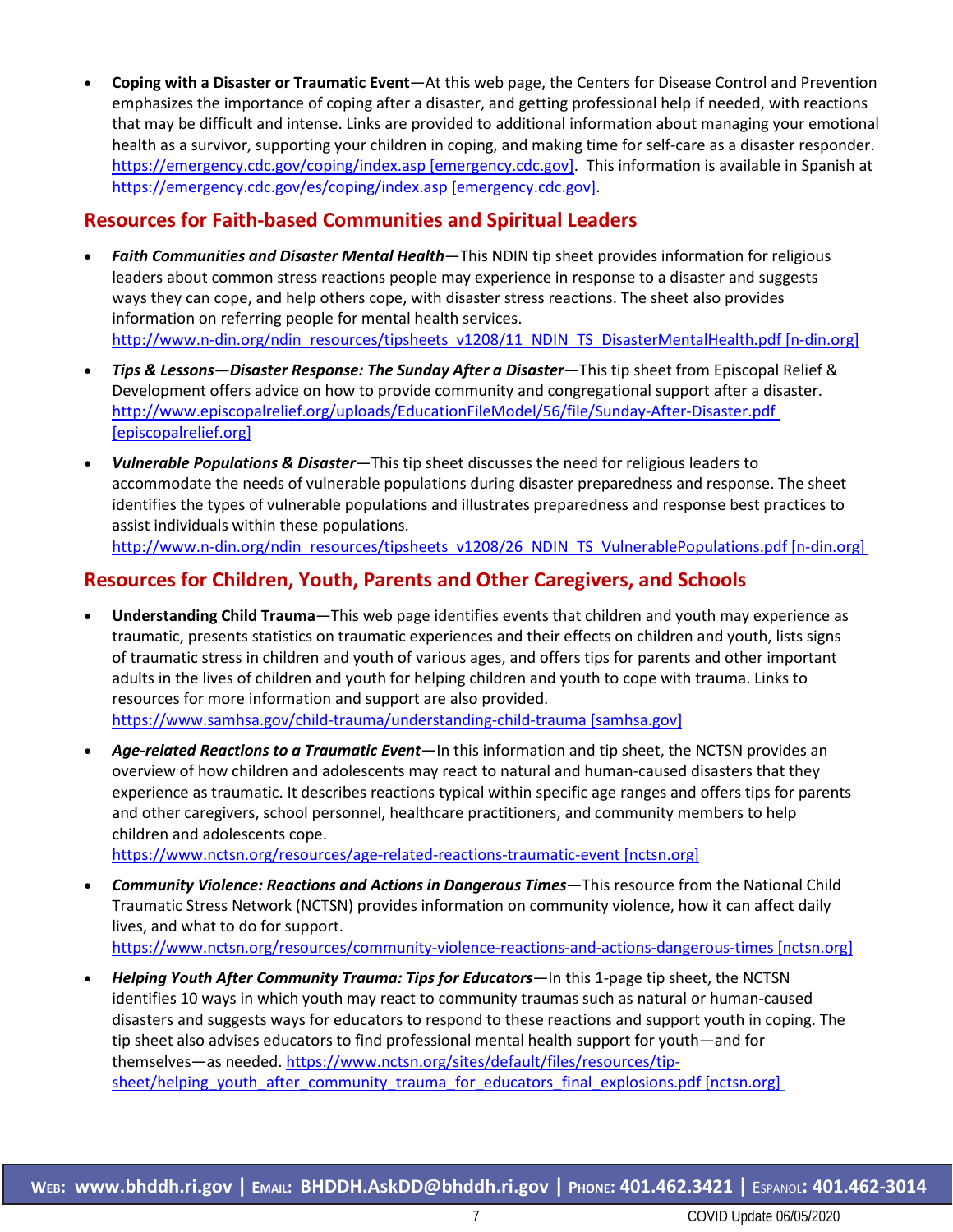## **Resources for Disaster Responders**

- *Psychological First Aid for First Responders: Tips for Emergency and Disaster Response Workers*—This SAMHSA tip sheet provides first responders with information on how to address people for the first time after a disaster and how to calmly communicate and promote safety. [https://store.samhsa.gov/product/Psychological-First-Aid-for-First-Responders/NMH05-0210](https://urldefense.proofpoint.com/v2/url?u=https-3A__store.samhsa.gov_product_Psychological-2DFirst-2DAid-2Dfor-2DFirst-2DResponders_NMH05-2D0210&d=DwMFAg&c=tSLbvWYfvulPN3G_n48TUw&r=6-OWRSlFXeCVbviSLfef_RppXB0xzLIrJMXc-xlpuuA&m=lZCAo4nPkB8PvoFUhowsM1Q9alEuJi7g1HbD7G9YyZA&s=K9AxB9EXpaBUjJXA_4-hFqceCUTFiidT-Ft-2e_LA2Q&e=)  [\[store.samhsa.gov\]](https://urldefense.proofpoint.com/v2/url?u=https-3A__store.samhsa.gov_product_Psychological-2DFirst-2DAid-2Dfor-2DFirst-2DResponders_NMH05-2D0210&d=DwMFAg&c=tSLbvWYfvulPN3G_n48TUw&r=6-OWRSlFXeCVbviSLfef_RppXB0xzLIrJMXc-xlpuuA&m=lZCAo4nPkB8PvoFUhowsM1Q9alEuJi7g1HbD7G9YyZA&s=K9AxB9EXpaBUjJXA_4-hFqceCUTFiidT-Ft-2e_LA2Q&e=)
- *Tips for Disaster Responders: Preventing and Managing Stress—*This SAMHSA tip sheet helps disaster response workers prevent and manage stress. It includes strategies to help responders prepare for their assignment, use stress-reducing precautions during the assignment, and manage stress in the recovery phase of the assignment. [https://store.samhsa.gov/product/Preventing-and-Managing-Stress/SMA14-](https://store.samhsa.gov/product/Preventing-and-Managing-Stress/SMA14-4873%20%5bstore.samhsa.gov%5d) [4873 \[store.samhsa.gov\]](https://store.samhsa.gov/product/Preventing-and-Managing-Stress/SMA14-4873%20%5bstore.samhsa.gov%5d)

This tip sheet is available in Spanish a[t https://store.samhsa.gov/product/Tips-for-Disaster-Responders-](https://urldefense.proofpoint.com/v2/url?u=https-3A__store.samhsa.gov_product_Tips-2Dfor-2DDisaster-2DResponders-2DPreventing-2DAnd-2DManaging-2DStress-2DSpanish-2DVersion-2D_SMA14-2D4873SPANISH&d=DwMFAg&c=tSLbvWYfvulPN3G_n48TUw&r=6-OWRSlFXeCVbviSLfef_RppXB0xzLIrJMXc-xlpuuA&m=lZCAo4nPkB8PvoFUhowsM1Q9alEuJi7g1HbD7G9YyZA&s=6urtea5stGkLkOqHu6ytA8yWOkIa-WEJmhZpjLtYtGk&e=)[Preventing-And-Managing-Stress-Spanish-Version-/SMA14-4873SPANISH \[store.samhsa.gov\].](https://urldefense.proofpoint.com/v2/url?u=https-3A__store.samhsa.gov_product_Tips-2Dfor-2DDisaster-2DResponders-2DPreventing-2DAnd-2DManaging-2DStress-2DSpanish-2DVersion-2D_SMA14-2D4873SPANISH&d=DwMFAg&c=tSLbvWYfvulPN3G_n48TUw&r=6-OWRSlFXeCVbviSLfef_RppXB0xzLIrJMXc-xlpuuA&m=lZCAo4nPkB8PvoFUhowsM1Q9alEuJi7g1HbD7G9YyZA&s=6urtea5stGkLkOqHu6ytA8yWOkIa-WEJmhZpjLtYtGk&e=)

- *Tips for Disaster Responders: Understanding Compassion Fatigue***—**This SAMHSA tip sheet defines and describes compassion fatigue, burnout, and secondary traumatic stress. It lists signs of compassion fatigue and offers tips for preventing compassion fatigue and coping with it if it occurs, and it notes that responders may also experience positive effects as a result of their work. [https://store.samhsa.gov/system/files/sma14-4869.pdf \[store.samhsa.gov\]](https://urldefense.proofpoint.com/v2/url?u=https-3A__store.samhsa.gov_system_files_sma14-2D4869.pdf&d=DwMFAg&c=tSLbvWYfvulPN3G_n48TUw&r=6-OWRSlFXeCVbviSLfef_RppXB0xzLIrJMXc-xlpuuA&m=lZCAo4nPkB8PvoFUhowsM1Q9alEuJi7g1HbD7G9YyZA&s=DHGQ90aMwFDL84Yw1bUeT0eOVZh5zgAfKdA1-TvU-IQ&e=) This tip sheet is also available in Spanish at [https://store.samhsa.gov/product/Tips-for-Disaster-](https://urldefense.proofpoint.com/v2/url?u=https-3A__store.samhsa.gov_product_Tips-2Dfor-2DDisaster-2DResponders-2DUnderstanding-2DCompassion-2DFatigue-2DSpanish-2DVersion-2D_SMA14-2D4869SPANISH&d=DwMFAg&c=tSLbvWYfvulPN3G_n48TUw&r=6-OWRSlFXeCVbviSLfef_RppXB0xzLIrJMXc-xlpuuA&m=lZCAo4nPkB8PvoFUhowsM1Q9alEuJi7g1HbD7G9YyZA&s=rR2J90QDmUEP5N0vKbvLNEo_77KCMi7Z6VXfHW4Urf0&e=)[Responders-Understanding-Compassion-Fatigue-Spanish-Version-/SMA14-4869SPANISH](https://urldefense.proofpoint.com/v2/url?u=https-3A__store.samhsa.gov_product_Tips-2Dfor-2DDisaster-2DResponders-2DUnderstanding-2DCompassion-2DFatigue-2DSpanish-2DVersion-2D_SMA14-2D4869SPANISH&d=DwMFAg&c=tSLbvWYfvulPN3G_n48TUw&r=6-OWRSlFXeCVbviSLfef_RppXB0xzLIrJMXc-xlpuuA&m=lZCAo4nPkB8PvoFUhowsM1Q9alEuJi7g1HbD7G9YyZA&s=rR2J90QDmUEP5N0vKbvLNEo_77KCMi7Z6VXfHW4Urf0&e=)  [\[store.samhsa.gov\].](https://urldefense.proofpoint.com/v2/url?u=https-3A__store.samhsa.gov_product_Tips-2Dfor-2DDisaster-2DResponders-2DUnderstanding-2DCompassion-2DFatigue-2DSpanish-2DVersion-2D_SMA14-2D4869SPANISH&d=DwMFAg&c=tSLbvWYfvulPN3G_n48TUw&r=6-OWRSlFXeCVbviSLfef_RppXB0xzLIrJMXc-xlpuuA&m=lZCAo4nPkB8PvoFUhowsM1Q9alEuJi7g1HbD7G9YyZA&s=rR2J90QDmUEP5N0vKbvLNEo_77KCMi7Z6VXfHW4Urf0&e=)
- *Traumatic Incident Stress: Information for Emergency Response Workers—*This CDC fact sheet outlines symptoms of traumatic incident stress and lists activities emergency response workers can do on site and at home to cope with the challenging aspects of disaster response. [https://www.cdc.gov/niosh/mining/works/coversheet643.html \[cdc.gov\]](https://urldefense.proofpoint.com/v2/url?u=https-3A__www.cdc.gov_niosh_mining_works_coversheet643.html&d=DwMFAg&c=tSLbvWYfvulPN3G_n48TUw&r=6-OWRSlFXeCVbviSLfef_RppXB0xzLIrJMXc-xlpuuA&m=lZCAo4nPkB8PvoFUhowsM1Q9alEuJi7g1HbD7G9YyZA&s=LwIRrEYk6MANOTZvFpGLLAWk8JSxzlg5-ng5CRhz9Ek&e=)

## **Additional Resource for Acute Needs**

• **National Suicide Prevention Lifeline**—Funded by the Substance Abuse and Mental Health Services Administration, the National Suicide Prevention Lifeline is a source of support available 24/7 to people in crisis, including challenging reactions to disasters. Call 1–800–273–TALK (1–800–273–8255), or, for support in Spanish, call 1–888–628–9454. [https://suicidepreventionlifeline.org \[suicidepreventionlifeline.org\]](https://urldefense.proofpoint.com/v2/url?u=https-3A__suicidepreventionlifeline.org_&d=DwMFAg&c=tSLbvWYfvulPN3G_n48TUw&r=6-OWRSlFXeCVbviSLfef_RppXB0xzLIrJMXc-xlpuuA&m=lZCAo4nPkB8PvoFUhowsM1Q9alEuJi7g1HbD7G9YyZA&s=bVvBJwhMnwDW2R8I88WQ0ytuRJNMOIWZzF-ubZ8q7mw&e=)

**WEB: [www.bhddh.ri.gov](http://www.bhddh.ri.gov/) | EMAIL: [BHDDH.AskDD@bhddh.ri.gov](mailto:BHDDH.AskDD@bhddh.ri.gov) | PHONE: 401.462.3421 |** ESPANOL**: 401.462-3014**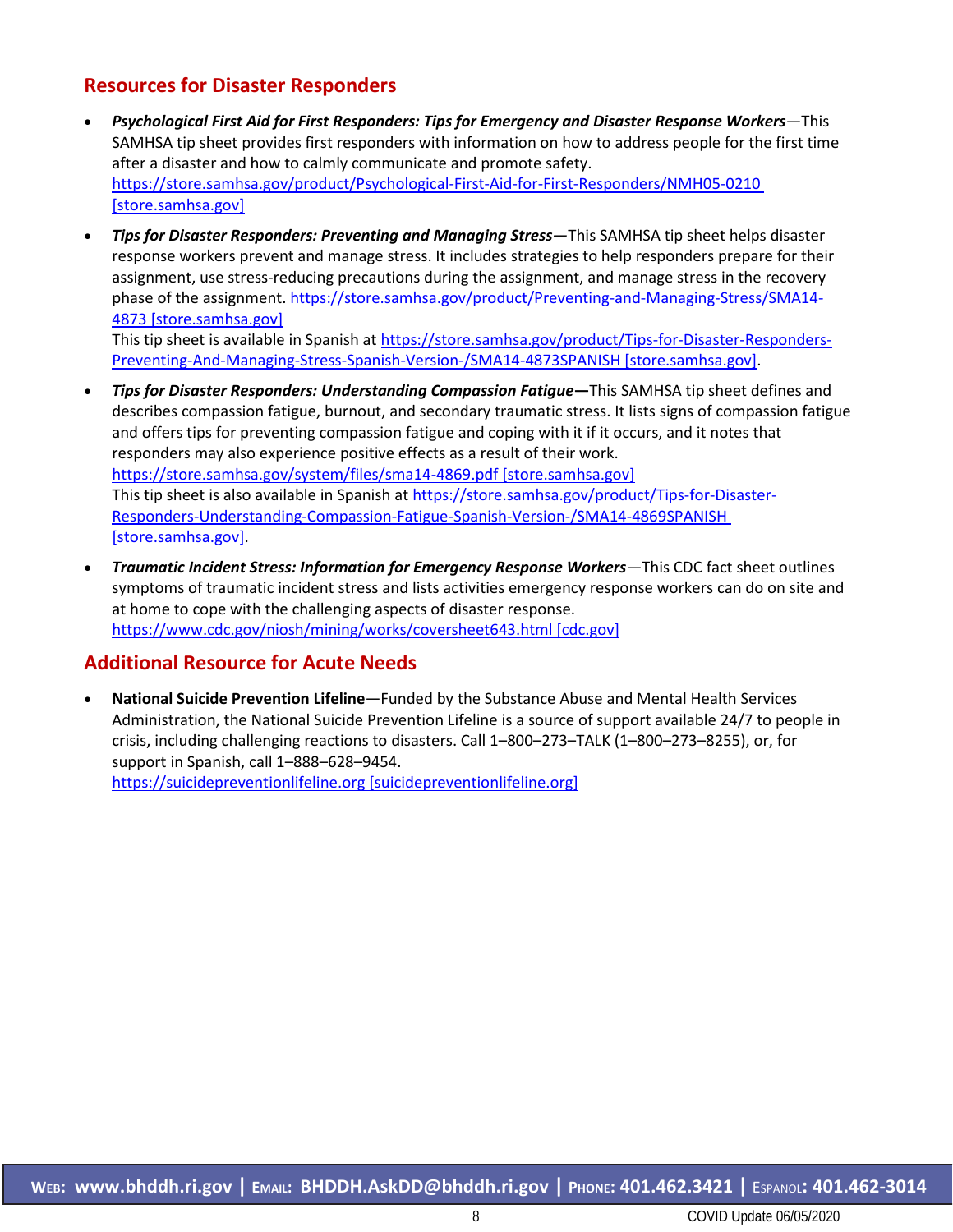## **If you are experiencing a mental health crisis, BH Link is here for you**

BH Link's mission is to ensure all Rhode Islanders experiencing mental health and substance use crises receive the appropriate services they need as quickly as possible in an environment that supports their recovery. Call 911 if there is risk of immediate danger. Visit the BH Link website at [www.bhlink.org](http://www.bhlink.org/) or for confidential support and to get connected to care:

## CALL **(401) 414-LINK (5465)** If under 18 CALL: **(855) KID(543)-LINK(5465)**

Visit the 24-HOUR/7-DAY TRIAGE CENTER at 975 Waterman Avenue, East Providence, RI

## **Stay Informed with Information on COVID-19**

### **Rhode Island Department of Health COVID-19 Resources**

| Hotline | (401) 222-8022 or 211 after hours;   |
|---------|--------------------------------------|
| Email   | RIDOH.COVID19Questions@health.ri.gov |
| Website | https://health.ri.gov/covid/         |

### **Center for Disease Control COVID-19 Information**

| Website | cdc.gov/coronavirus                                                 |
|---------|---------------------------------------------------------------------|
| Videos  | https://www.cdc.gov/coronavirus/2019-ncov/communication/videos.html |
|         | Includes a link to ASL videos                                       |

## **BHDDH Information on COVID-19's Impact on DD Services and the DD Community**

Website [bhddh.ri.gov/COVID](http://www.bhddh.ri.gov/COVID) 

#### **RI Parent Information Network (RIPIN)**

| Website     | https://ripin.org/covid-19-resources/        |
|-------------|----------------------------------------------|
| Call Center | (401) 270-0101 or email callcenter@ripin.org |

#### **Advocates in Action – for videos and easy to read materials**

Website <https://www.advocatesinaction.org/> *Website offers BrowseAloud, which will read the website to you*

## **Sign Up for Our Email List**

If you aren't receiving email updates and newsletters from the Division, you can sign up on our

website. From the main BHDDH page at [bhddh.ri.gov,](http://www.bhddh.ri.gov/) select **What's New**, then go to bottom and click on **DD Community Newsletter**. The link to sign up for the BHDDH

**DD Community Newsletter** SIGN UP FOR THE BHDDH NEWSLETTER

Newsletter is directly below the title, as shown in the picture at right.

## **Contacting the Division**

The department is working on a reduced workforce and therefore calls should not be placed directly to your social caseworker. DDD has put 24-hour phone coverage in place with a central business hour phone number and an on-call number for nights and weekends.

If you have a vital need, please call the numbers below. If you have any general questions or concerns, please email them if you can, in order to try to leave the phone lines free for those who need to call. We will do our best to address your questions directly or through future newsletters.